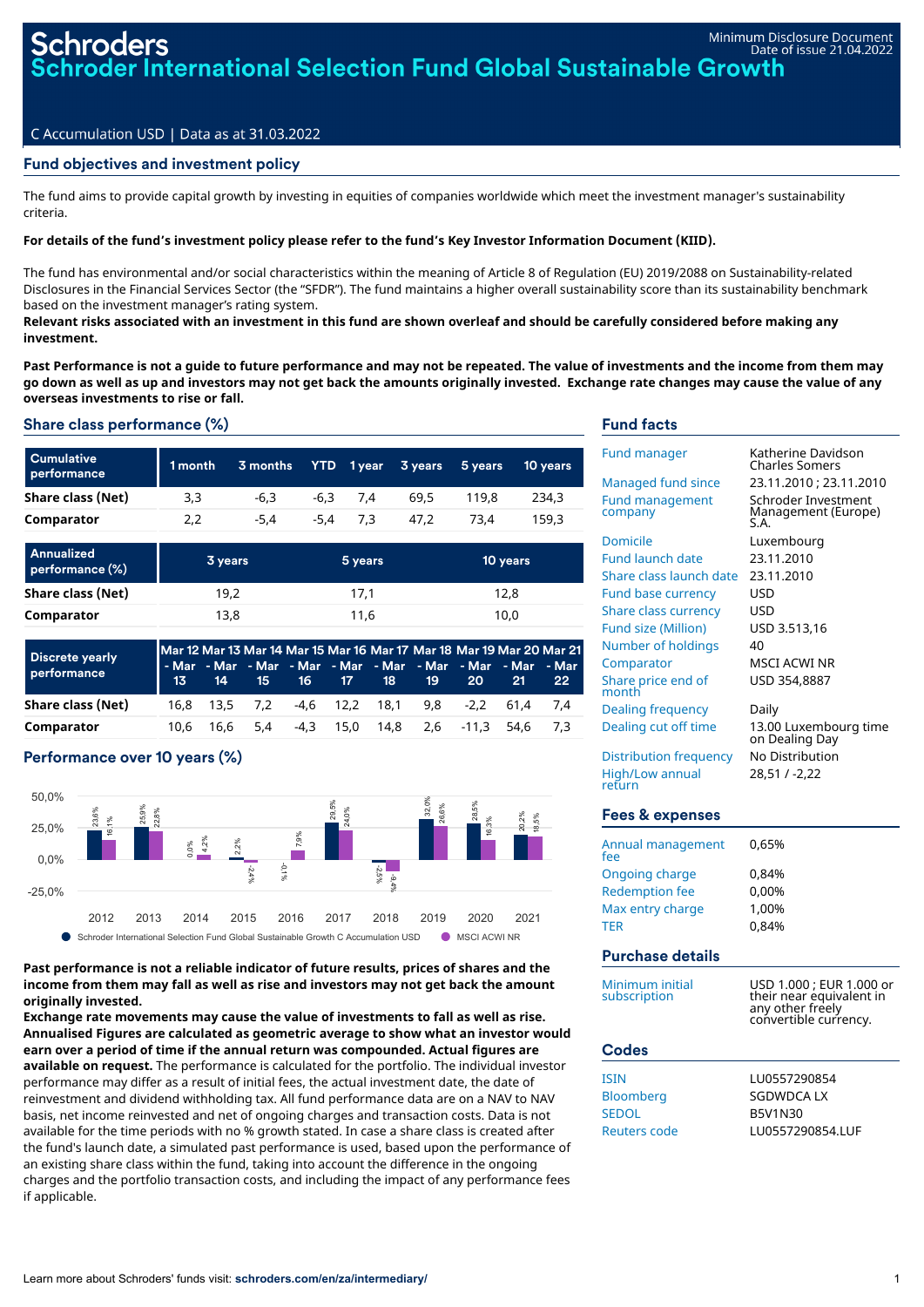### 10 year return of USD 10.000



The chart is for illustrative purposes only and does not reflect an actual return on any investment.

Returns are calculated bid to bid (which means performance does not include the effect of any initial charges), net income reinvested, net of fees.

### Risk considerations

**Performance risk:** Investment objectives express an intended result but there is no guarantee that such a result will be achieved. Depending on market conditions and the macro economic environment, investment objectives may become more difficult to achieve. **Sustainability Risk Factor:** The fund has environmental and/or social characteristics. This means it may have limited exposure to some companies, industries or sectors and may forego certain investment opportunities, or dispose of certain holdings, that do not align with its sustainability criteria. Therefore, the fund may underperform other funds that do not apply similar criteria. The fund may invest in companies that do not reflect the beliefs and values of any particular investor.

**Please see the KIID and Prospectus for a full list of risk considerations applicable to this fund.**

### Synthetic risk & reward indicator (SRRI)

| <b>LOWER RISK</b>        |  |  |  | <b>HIGHER RISK</b>        |  |  |  |
|--------------------------|--|--|--|---------------------------|--|--|--|
| Potentially lower reward |  |  |  | Potentially higher reward |  |  |  |
|                          |  |  |  |                           |  |  |  |

The risk category was calculated using historical performance data and may not be a reliable indicator of the fund's future risk profile. The fund's risk category is not guaranteed to remain fixed. Please see the Key Investor Information Document for more information.

#### Risk statistics & financial ratios

|                                        | <b>Fund</b> | <b>Comparator</b> |
|----------------------------------------|-------------|-------------------|
| Annual volatility (%)<br>(3y)          | 16.0        | 17.2              |
| Alpha (%) (3y)                         | 5.9         |                   |
| Beta $(3y)$                            | 0.9         |                   |
| Sharpe ratio (3y)                      | 1.1         | 0.8               |
| Information ratio<br>(3v)              | 1.3         |                   |
| Dividend Yield (%)                     | 1.4         |                   |
| Price to book                          | 4.5         |                   |
| <b>Price to earnings</b>               | 24.9        |                   |
| <b>Predicted Tracking</b><br>error (%) | 4.2         |                   |

Source: Morningstar, and Schroders for the Predicted tracking error. The above ratios are based on bid to bid price based performance data. These financial ratios refer to the average of the equity holdings contained in the fund's portfolio and in the benchmark (if mentioned) respectively.

## Asset allocation

Source: Schroders. Top holdings and asset allocation are at fund level.





### Geographical Breakdown (%)

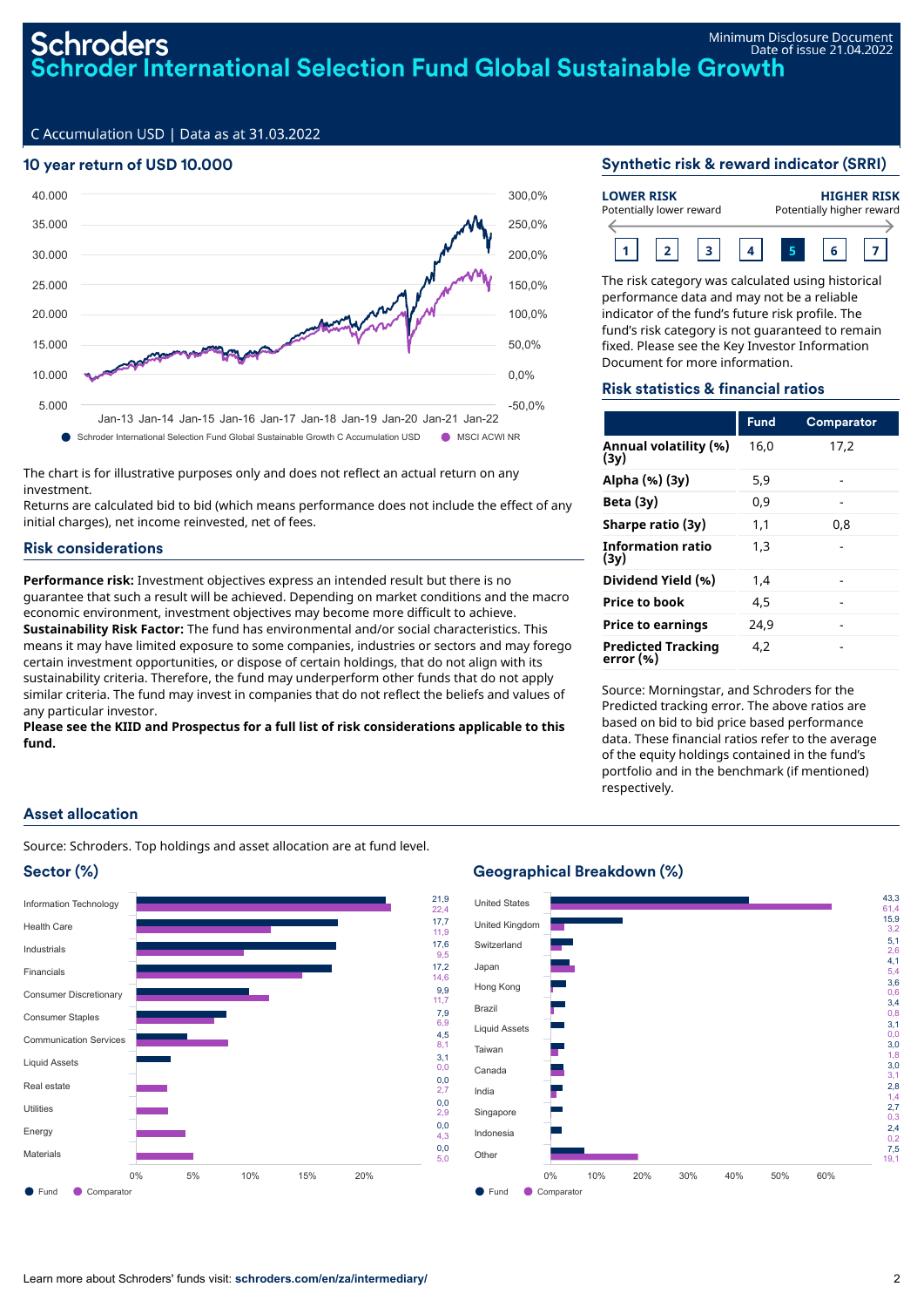## Region (%)



## Top 10 holdings (%)

| <b>Holding name</b>                       | %   |
|-------------------------------------------|-----|
| Microsoft Corp                            | 5,6 |
| Alphabet Inc                              | 4,5 |
| AstraZeneca PLC                           | 4.0 |
| AIA Group Ltd                             | 3,6 |
| Texas Instruments Inc                     | 3,5 |
| Anthem Inc                                | 3,5 |
| Thermo Fisher Scientific Inc              | 3,2 |
| Schneider Flectric SF                     | 3,1 |
| Booking Holdings Inc                      | 3,1 |
| Taiwan Semiconductor Manufacturing Co Ltd | 3,0 |

# Additional Info

#### **Name of the manager, trustee and/or custodian and relevant contact details**

Management Company Schroder Investment Management (Europe) S.A.

5, rue Höhenhof 1736 Senningerberg Grand Duchy of Luxembourg Tel.: +27 87 806 9602 / +27 63 617 9954 Website: www.schroders.co.za Email: Southafrica@schroders.com

#### **Mandatory Disclosures**

a. Collective investment schemes are generally medium to long-term investments;

b. The value of participatory interests or the investment may go down as well as up;

c. Past performance is not necessarily a guide to future performance; d. Collective investment schemes are traded at ruling prices and can engage in borrowing and scrip lending;

e. A schedule of fees and charges and maximum commissions is available on request from the management company;

f. The management company does not provide any guarantee either with respect to the capital or the return of a portfolio;

g. The management company has a right to close the portfolio to new investors in order to manage it more efficiently in accordance with its mandate.

## **Custodian**

J.P. Morgan Bank Luxembourg S.A. European Bank & Business Centre 6 route de Trèves 2633 Senningerberg Grand Duchy of Luxembourg

#### **Equity Fund Distribution dates and value distributed per participatory interest over the past 12 months** Please refer to the dividend calendar on the following website:

[http://www.schroders.com/en/za/intermediary/literature/legal](http://www.schroders.com/en/za/intermediary/literature/legal-documents/)documents/

The net asset value of the portfolio is published daily on the following website:

[http://www.schroders.com/en/za/intermediary/fund-centre/prices-and](http://www.schroders.com/en/za/intermediary/fund-centre/prices-and-performance/)performance/

#### **Asset Manager**

Schroder Investment Management Limited 1 London Wall Place London EC2Y 5AU United Kingdom Tel: (+44) 20 7658 7941 Fax: (+44) 20 7658 3512 Website: www.schroders.com

#### Portfolio category or classification or sector Equity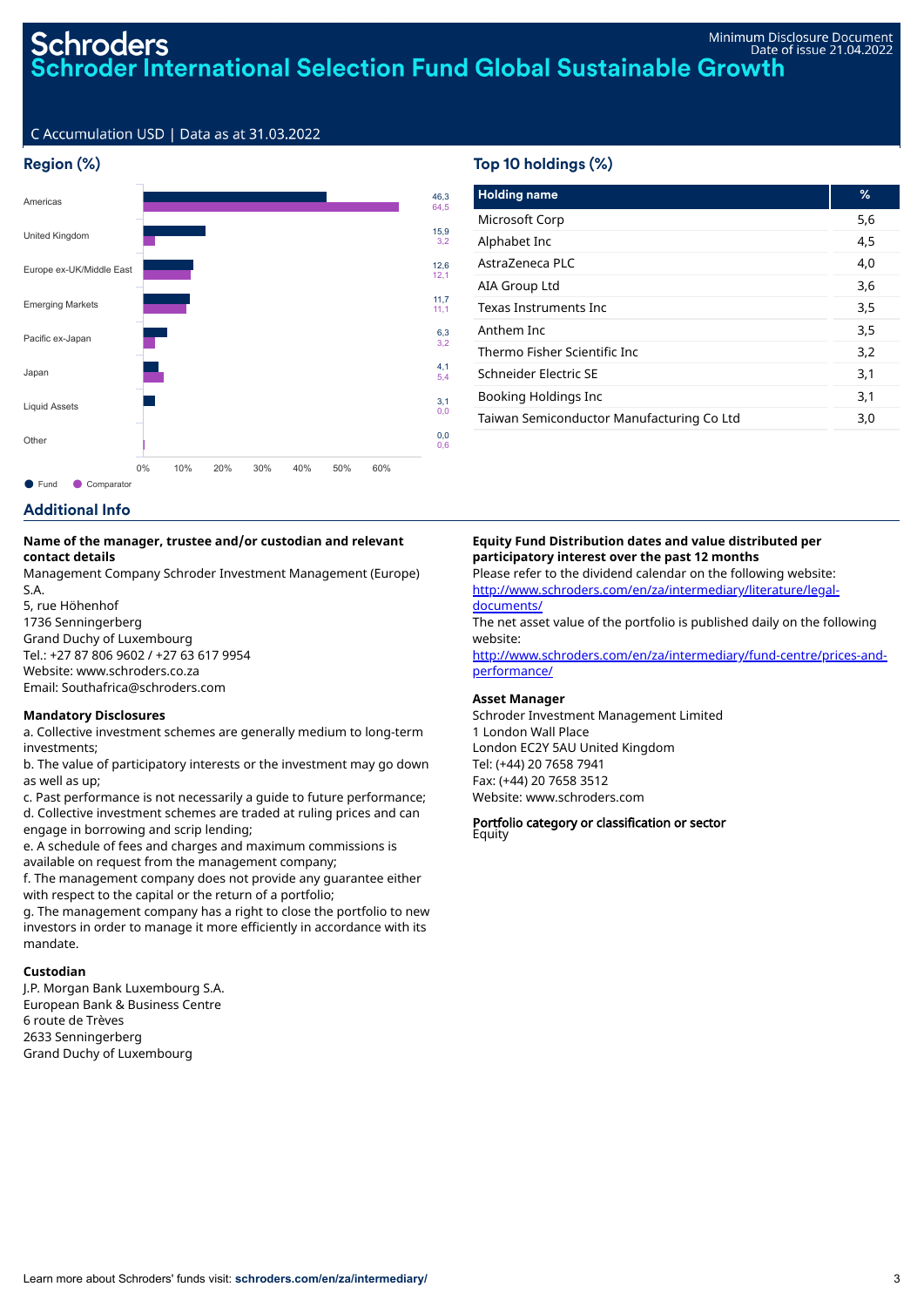### Information relating to changes in fund manager, investment objective, benchmark and corporate action information

Some performance differences between the fund and the benchmark may arise because the fund performance is calculated at a different valuation point from the benchmark. The fund does not have a target benchmark. The fund's performance should be compared against the MSCI AC World (Net TR) index. The comparator benchmark is only included for performance comparison purposes and does not have any bearing on how the investment manager invests the fund's assets. The fund's investment universe is expected to overlap materially with the components of the comparator benchmark. The investment manager invests on a discretionary basis and there are no restrictions on the extent to which the fund's portfolio and performance may deviate from the comparator benchmark. The investment manager will invest in companies or sectors not included in the comparator benchmark. The comparator benchmark has been selected because the investment manager believes that the benchmark is a suitable comparison for performance purposes given the fund's investment objective and policy. The benchmark(s) does/do not take into account the environmental and social characteristics or sustainable objective (as relevant) of the fund. On 02.11.2017 Schroder ISF Global Demographic Opportunities changed its name to Schroder ISF Global Sustainable Growth. With effect from 01.02.2011, the Fund, previously named Schroder ISF Global Demographics & Wealth Dynamics, changed its name to Schroder ISF Global Demographic Opportunities.

### Source and ratings information

Source of all performance data, unless otherwise stated: Morningstar, bid to bid, net income reinvested, net of fees.

**Impact scores:** These are generated using Schroders' proprietary tool, SustainEx™, which provides an estimate of the potential social or environmental impact that a company or other issuer may create. It does this by using certain metrics with respect to that issuer and quantifying the positive and negative impacts of each of those metrics in economic terms to produce an aggregate measure. Not all of those metrics are represented in the impact scores on 'People' and 'Planet' and how those scores are generated may change over time. It utilises and is reliant on third party data (including third party estimates) as well as Schroders' own modelling assumptions, and the outcome differs from other sustainability tools and measures. Where SustainEx™ relies on data and estimates produced by third parties, Schroders seeks to ensure that such data and estimates are accurate, but Schroders cannot and does not warrant the accuracy, completeness and adequacy of such third party data and estimates. Like any model, SustainEx™ will evolve and develop over time as Schroders continues to assess, refine and add to the metrics and their relative contributions. Generating SustainEx™ scores involves an element of judgment and subjectivity across the different metrics chosen by Schroders, and accordingly Schroders does not accept any liability arising from any inaccuracy or omission in, or the use of or reliance on, SustainEx™ scores. As the model evolves, changes made to how metrics are applied may result in changes to the SustainEx™ score of any issuer and ultimately the overall fund/portfolio score. At the same time, of course, the issuer's SustainEx performance might improve or deteriorate.

**Schroders' Proprietary tools,** including SustainEx, may not cover all of the fund's holdings from time to time, in which case Schroders may use a range of alternative methods to assess the relevant holding. In addition, certain types of assets (such as cash and certain equivalent securities) are treated as neutral and are therefore not considered by our proprietary tools. The SustainEx scores show month-end data. Where a fund maintains a higher overall sustainability score than its sustainability benchmark based on the investment manager's rating system, this means that the fund's weighted average score in SustainEx over the previous six month period will be higher than the benchmark's score in SustainEx over the same period, based on month-end data. Where a fund maintains a positive absolute sustainability score based on the investment manager's rating system, this means that the fund's weighted average score in SustainEx over the previous six month period will be higher than zero over the same period based on month-end data and any comparison to its benchmark's score is shown here for information and illustrative purposes only. Where a fund has different sustainability criteria, the fund's weighted average score in SustainEx compared to its benchmark's score is shown here for information and illustrative purposes only.

The **European SRI Transparency** logo signifies that the Schroders commits to provide accurate, adequate and timely information to enable stakeholders, in particular consumers, to understand the Sustainable Responsible Investment (SRI) policies and practices relating to the fund. Detailed information about the European SRI Transparency Code can be found on www.eurosif.org, and information of the SRI policies and practices of the fund can be found on our website. The Transparency Code is managed by **Eurosif**, an independent organisation. The European SRI Transparency Logo reflects the fund manager's commitment as detailed above and should not be taken as an endorsement of any particular company, organisation or individual. Eurosif is not responsible for the completeness or the accuracy of the disclosure in this documentation. **Morningstar Sustainability Rating:** The Sustainability Rating is stated as of "reporting date". Sustainalytics provides company-level analysis used in the calculation of Morningstar's Sustainability Rating [Historical Sustainability Score]. © 2021 Morningstar. All rights reserved. The rating of the fund: (1) is proprietary to Morningstar and/or its content providers; (2) may not be copied or distributed; and (3) is not warranted to be accurate, complete or timely. Neither Morningstar nor its content providers are responsible for any damages or losses arising from any use of the rating. Past performance is no guarantee of future results

**MSCI ESG Research rating:** Produced by MSCI ESG Research as of the "reporting date". MSCI ESG Research LLC's ("MSCI ESG") Fund Metrics and Ratings (the "Information") provide environmental, social and governance data with respect to underlying securities within more than 31,000 multiasset class mutual funds and ETFs globally. MSCI ESG is a registered investment adviser under the U.S. Investment Advisers Act of 1940. MSCI ESG materials have not been submitted to, nor received approval from, the U.S. Securities and Exchange Commission or any other regulatory body. None of the Information constitutes an offer to buy or sell, or a promotion or recommendation of, any security, financial instrument or product or trading strategy, nor should it be taken as an indication or guarantee of any future performance, analysis, forecast or prediction. The Information should not be used to determine which securities to buy or sell or when to buy or sell them. The Information is provided "as is" and the user of the Information assumes the entire risk of any use it may make or permit to be made of the Information.

Schroders uses SustainEx™ to estimate the net impact of an investment portfolio having regard to certain sustainability measures in comparison to a product's benchmark where relevant. It does this using third party data as well as Schroders own estimates and assumptions and the outcome may differ from other sustainability tools and measures.